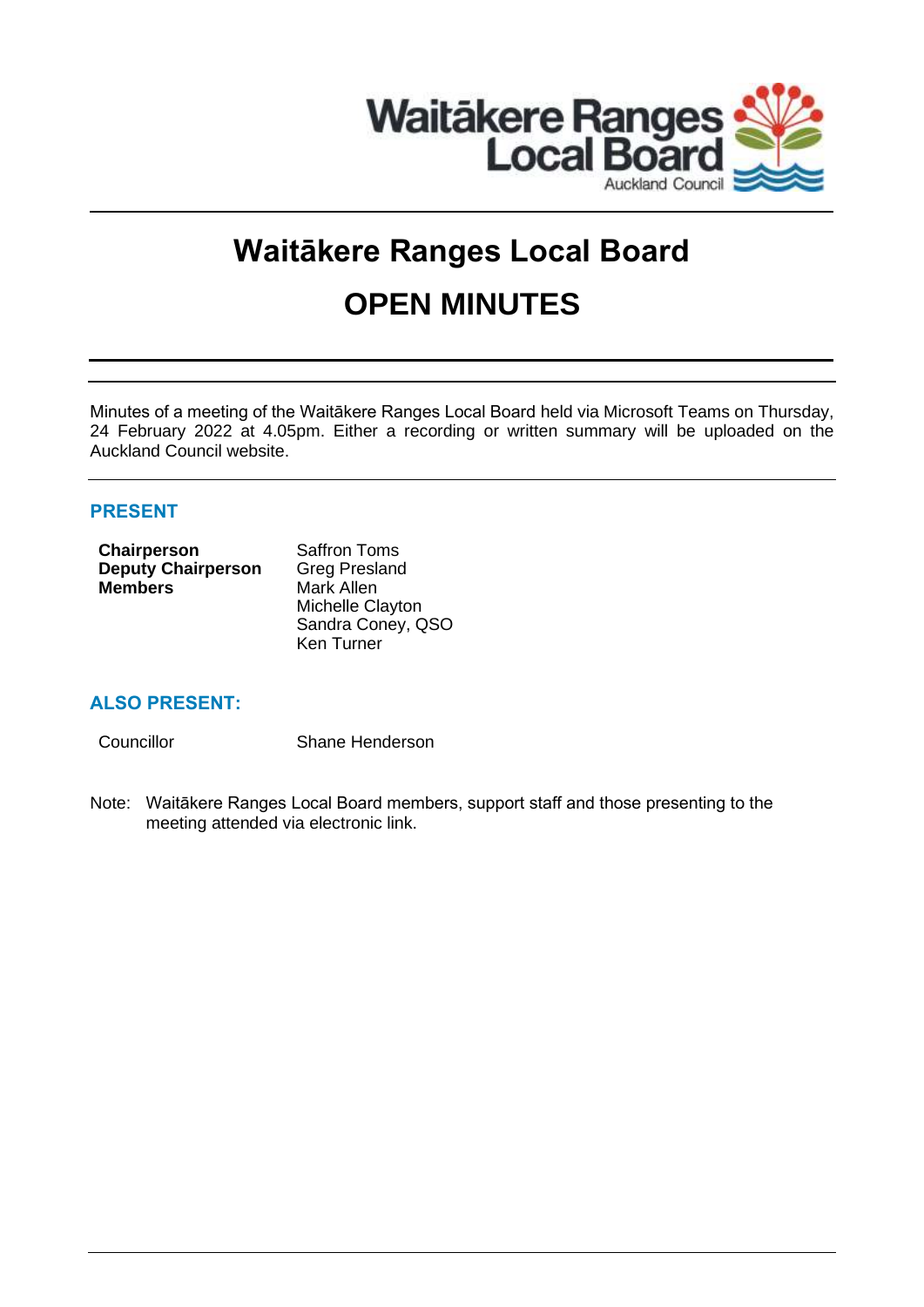

## **1 Welcome**

Chairperson Saffron Toms opened the meeting and welcomed those present online.

## **2 Apologies**

There were no apologies.

## **3 Declaration of Interest**

Members were reminded of the need to be vigilant to stand aside from decision making when a conflict arises between their role as a member and any private or other external interest they might have.

Specifically, members are asked to identify any new interests they have not previously disclosed, an interest that might be considered as a conflict of interest with a matter on the agenda.

| <b>Board</b><br><b>Member</b> | <b>Organisation/Position</b>                                                                                                                                                                                                                                                                                                                                                                                                                                                                                                                                                          |
|-------------------------------|---------------------------------------------------------------------------------------------------------------------------------------------------------------------------------------------------------------------------------------------------------------------------------------------------------------------------------------------------------------------------------------------------------------------------------------------------------------------------------------------------------------------------------------------------------------------------------------|
| Mark Allen                    | Community Waitākere - Executive Officer<br>$\bullet$<br>Bethells Valley Fire - Senior Fire Fighter<br>$\bullet$<br>Waitākere Licensing Trust - Trustee<br>$\bullet$                                                                                                                                                                                                                                                                                                                                                                                                                   |
| Michelle Clayton              | Glen Eden Community House - Treasurer<br>$\bullet$<br>Glen Eden Residents' Association - Treasurer<br>$\bullet$<br>Waitākere Community Organisation Grants Scheme (COGS) -<br><b>Committee Member</b><br>The Personal Advocacy and Safeguarding Adults Trust - Trustee<br>$\bullet$<br>Glen Eden Returned Services Association (RSA) - Member<br>$\bullet$<br>Glen Eden Railway Trust - Member<br>$\bullet$<br>Te Wahi Ora Charitable Trust - Trustee                                                                                                                                 |
| Sandra Coney                  | Cartwright Collective - Member<br>$\bullet$<br>Women's Health Action Trust - Patron<br>$\bullet$<br>New Zealand Society of Genealogists - Member<br>$\bullet$<br>New Zealand Military Defence Society - Member<br>$\bullet$<br>Pest Free Piha - Partner is the Coordinator<br>Piha Tennis Club – Patron and Partner is the President<br>$\bullet$<br>Piha Wetland Trust - Partner is a Trustee<br>Waitākere Ranges Pest Free Alliance - Partner is the Co-Chair of this<br>group<br>Waitematā District Health Board - Elected Member & Chair of Hospital<br><b>Advisory Committee</b> |
| <b>Greg Presland</b>          | Whau Coastal Walkway Environmental Trust - Trustee<br>$\bullet$<br>Combined Youth Services Trust - Trustee<br>$\bullet$<br>Glen Eden Bid - Member                                                                                                                                                                                                                                                                                                                                                                                                                                     |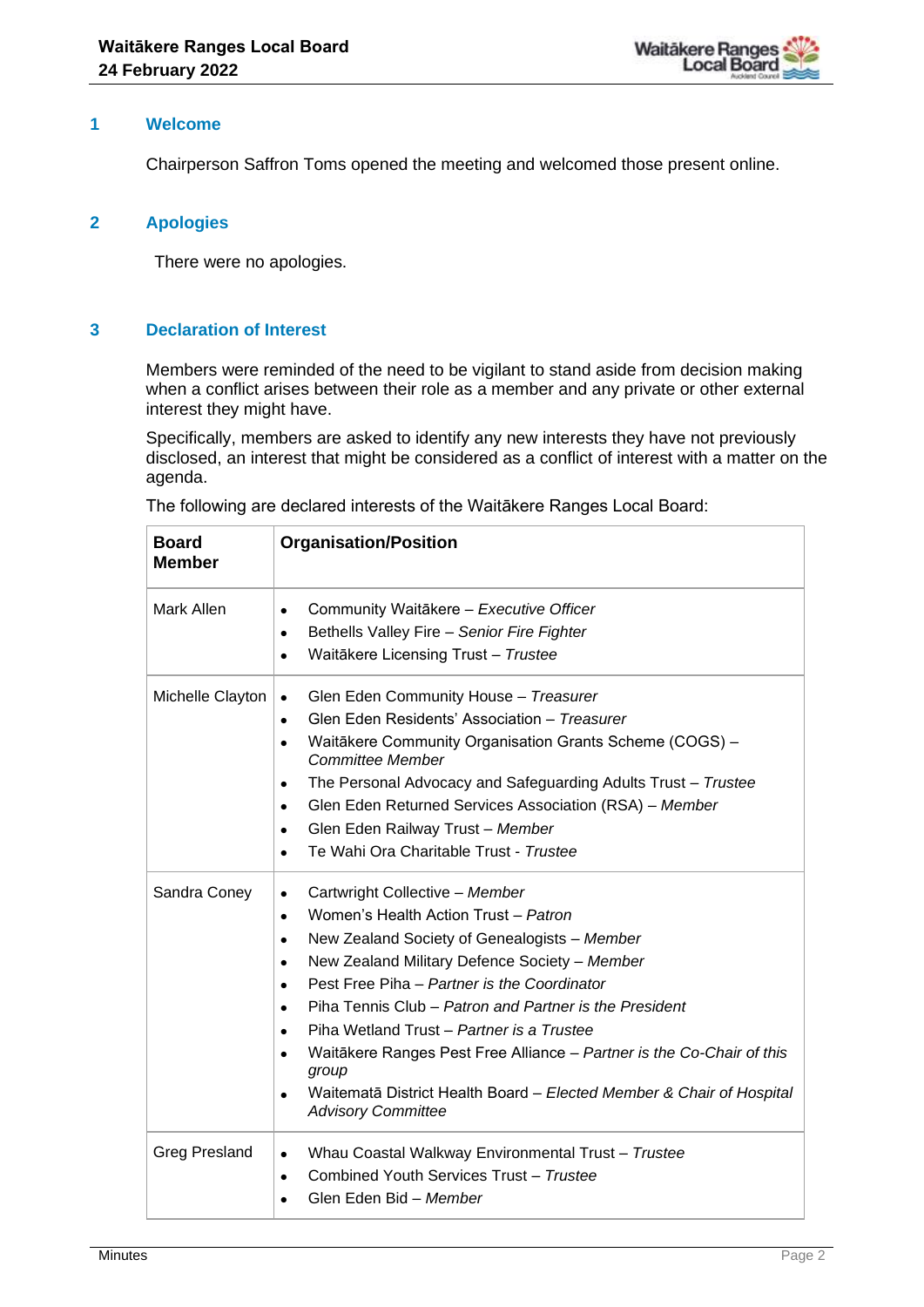

| <b>Board</b><br><b>Member</b> | <b>Organisation/Position</b>                                                                                                                                             |
|-------------------------------|--------------------------------------------------------------------------------------------------------------------------------------------------------------------------|
|                               | Titirangi Ratepayers and Residents Association – Member<br>$\bullet$<br>Waitākere Ranges Protection Society - Member<br>$\bullet$<br>Titirangi RSA - Member<br>$\bullet$ |
| <b>Saffron Toms</b>           | Titirangi Community House - Secretary<br>$\bullet$<br>Huia-Cornwallis Residents and Ratepayers Association – Committee<br>Member                                         |
| Ken Turner                    | Huia-Cornwallis Residents and Ratepayers Association - Committee<br>$\bullet$<br>Member                                                                                  |

## **Member appointments**

Board members are appointed to the following bodies. In these appointments the board members represent Auckland Council:

| <b>External community group or organisation</b>                             | Lead                | <b>Alternate</b>                 |
|-----------------------------------------------------------------------------|---------------------|----------------------------------|
| <b>Aircraft Noise Community Consultative Group</b>                          | Mark Allen          | Saffron Toms                     |
| Ark in the Park                                                             | Mark Allen          | Sandra Coney                     |
| Friends of Arataki and Waitākere Regional<br>Parkland Incorporated          | Michelle<br>Clayton | Sandra Coney                     |
| Glen Eden Business Improvement District (Glen<br>Eden Business Association) | Michelle<br>Clayton | Greg Presland                    |
| Glen Eden Playhouse Theatre Trust                                           | Ken Turner          | Mark Allen                       |
| Te Uru Waitākere Contemporary Gallery                                       | Mark Allen          | Saffron Toms and<br>Sandra Coney |
| The Rural Advisory Panel                                                    | Ken Turner          | Saffron Toms                     |

## **4 Confirmation of Minutes**

Resolution number WTK/2022/1

MOVED by Member M Clayton, seconded by Member M Allen:

## **That the Waitākere Ranges Local Board:**

**a) confirm the ordinary minutes of its meeting, held on Thursday, 9 December 2021, as a true and correct record.**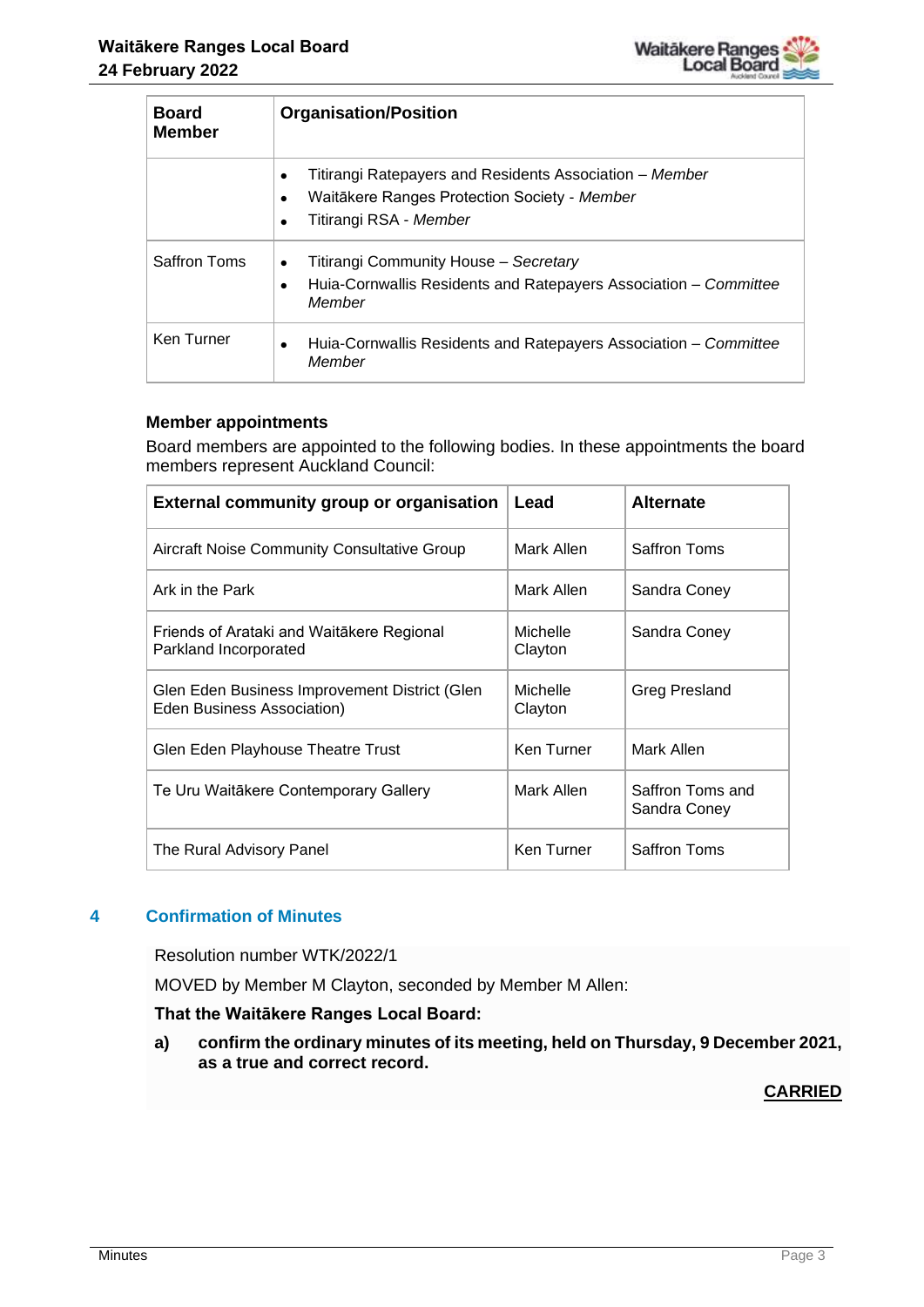

## **5 Leave of Absence**

There were no leaves of absence.

## **6 Acknowledgements**

#### **6.1 Acknowledgements: Board thanks local community organisations**

As the COVID-19 pandemic continues and the Omicron variant spreads rapidly, the board is aware our community will be asked to stretch even further to meet the needs of many having to isolate at home, often dealing with reduced or no income, and in less-than-ideal conditions.

A number of our local organisations have been instrumental in helping the Government achieve the high rates of vaccination across the wider Auckland region and continue to support the vaccination programme through delivery of booster shots.

The board sincerely thank the many groups and individuals who continue to help us all get through, noting in particular:

- The Fono and Pacific Collective
- Te Whānau o Waipareira
- Hoani Waititi Marae and the Maori Leadership group
- Vision West
- Family Action
- Nau mai haere mai ki McLaren Park Henderson South (MPHS) Community **Trust**
- Greater Glen Eden (GGE) community initiative
- Sport Waitākere
- Community Waitākere
- The Pataka Kai programme
- Waitākere Policing unit
- The West Auckland Together (WAT) Collective
- Our local community centres, hubs and houses
- Waitemata DHB.

The effort and commitment of these organisations have ensured that people in our community continued to receive support when they needed it, be it access to food, financial assistance, help with transport, accommodation, students studying at home or activities to engage younger family members. Through their collective action, many families received Christmas parcels; presents, toys and food to see them through the holiday period.

Resolution number WTK/2022/2

MOVED by Member M Allen, seconded by Deputy Chairperson G Presland:

**That the Waitakere Ranges Local Board:**

**a) wish to formally acknowledge the outstanding work of our health and community organisations and their staff for the significant, ongoing support provided to our communities over a very long period in lock down last year and leading up to the holiday period.**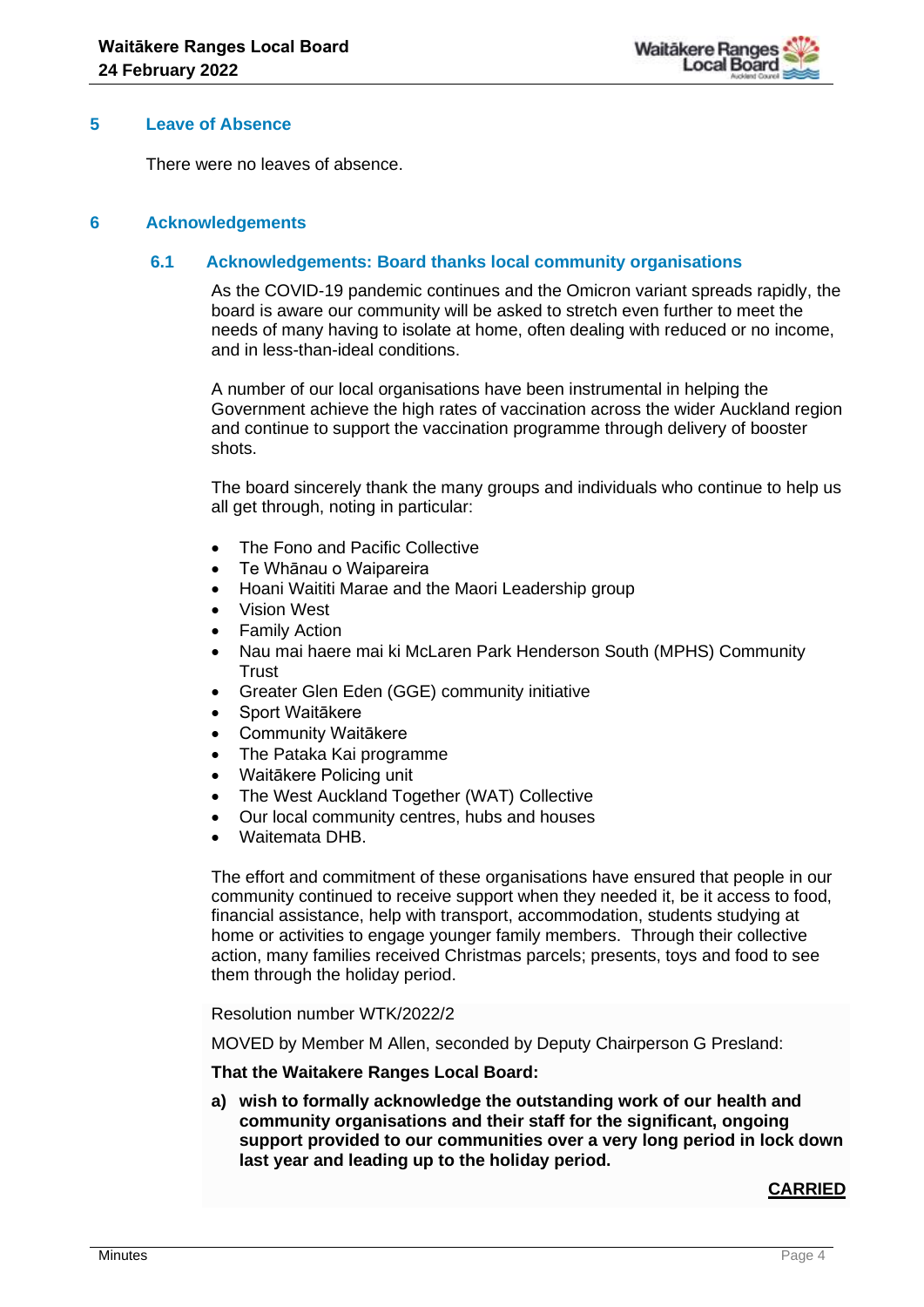

### **7 Petitions**

There were no petitions.

## **8 Deputations**

There were no deputations.

## **9 Public Forum**

There was no public forum.

## **10 Extraordinary Business**

Pursuant to Standing Order 2.4.6, the meeting agreed to receive the Chairperson's verbal report at Item 24 – Consideration of Extraordinary Items as the item had been omitted from the agenda.

## **11 Waitākere Ward Councillors' Update**

Resolution number WTK/2022/3

MOVED by Chairperson S Toms, seconded by Member M Clayton:

**That the Waitākere Ranges Local Board:**

## **a) thank Waitākere Ward Councillor Shane Henderson for his verbal update.**

**CARRIED**

## **12 Te Kete Rukuruku Tranche Two - selection of sites for Māori naming**

Resolution number WTK/2022/4

MOVED by Deputy Chairperson G Presland, seconded by Chairperson S Toms:

#### **That the Waitākere Ranges Local Board:**

**a) invite mana whenua to provide Māori names for 20 parks and two libraries as Te Kete Rukuruku Tranche Two, as follows.**

**He karanga tēnei ki a koutou e Te Maapu Mana Whenua kia whakatau mai ai i ō koutou nā whākaaro ingoa mō ngā paaka 20 otirā mō ngā Whare Pukapuka e rua. Ko te taumata tuarua tēnei tā Te Kete Rukuruku e whai ake nei**

| <b>Existing name</b>              | #   | <b>Street</b>                | <b>Suburb</b>    |
|-----------------------------------|-----|------------------------------|------------------|
| 203 Shaw Road                     |     | <b>Shaw Road</b>             | <b>Titirangi</b> |
| <b>Annison Green</b>              | 5   | <b>Annison Avenue</b>        | <b>Glen Eden</b> |
| <b>Clarence Reserve</b>           |     | <b>Chamari Close</b>         | <b>Titirangi</b> |
| <b>Daffodil Scenic Reserve</b>    |     | Waerenga Place/Daffodil Road | <b>Titirangi</b> |
| <b>Glen Close Reserve</b>         |     | <b>Glen Close</b>            | <b>Glen Eden</b> |
| <b>Glen Eden Picnic Ground</b>    | 29A | <b>Glendale Road</b>         | <b>Glen Eden</b> |
| <b>Levy Reserve</b>               |     | <b>Levy Road</b>             | <b>Glen Eden</b> |
| <b>Lopdell Plantation Reserve</b> | 597 | South Titirangi Road         | <b>Titirangi</b> |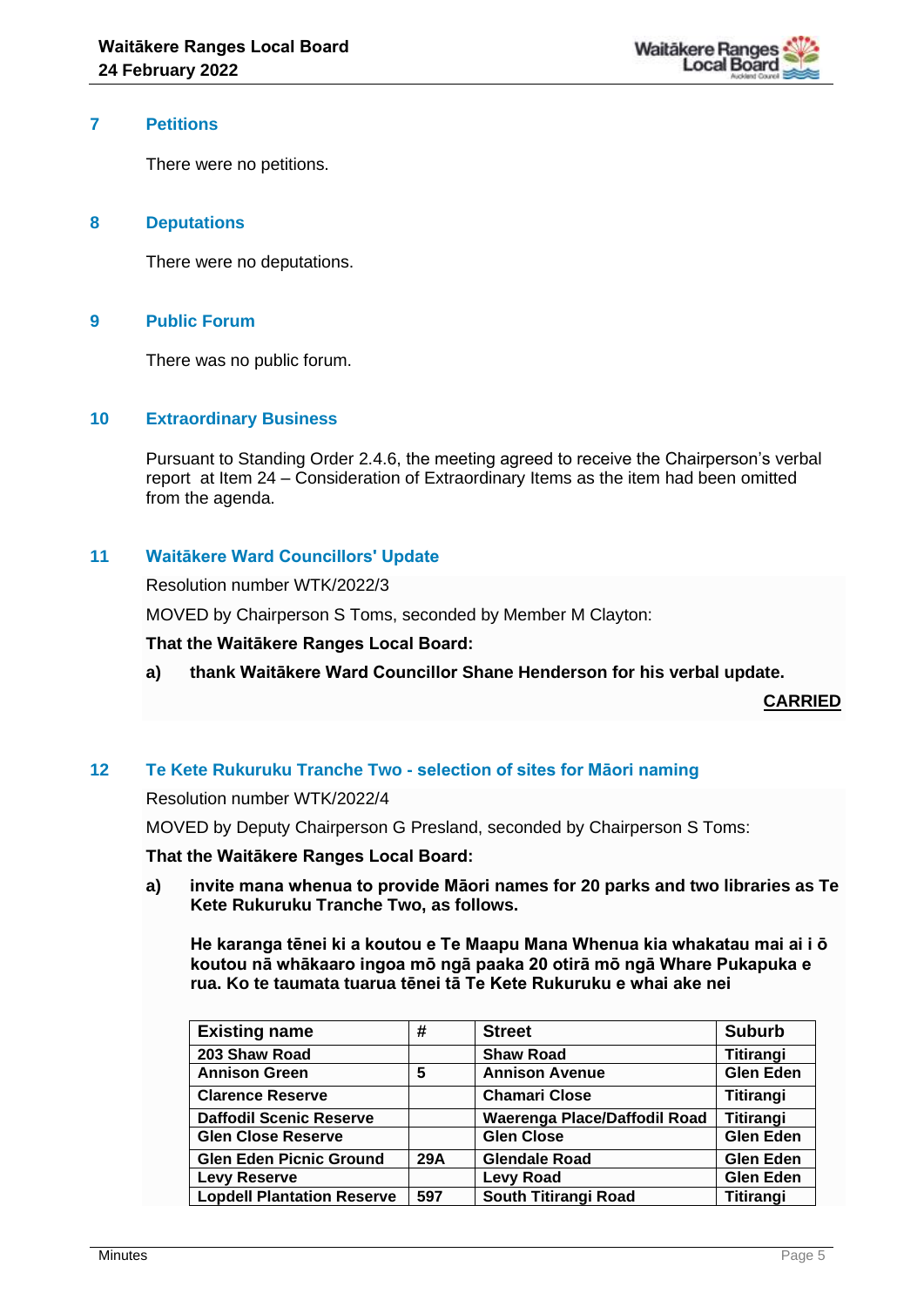

| <b>Existing name</b>         | #            | <b>Street</b>            | <b>Suburb</b>    |
|------------------------------|--------------|--------------------------|------------------|
| <b>Maywood Reserve</b>       | 28           | <b>Maywood Crescent</b>  | <b>Glen Eden</b> |
| <b>Milan Reserve</b>         |              | <b>Milan Drive</b>       | <b>Glen Eden</b> |
| <b>Nicolas Reserve</b>       |              | <b>West Coast Road</b>   | Oratia           |
| <b>Onedin Green</b>          | 11           | <b>Onedin Place</b>      | Titirangi        |
| <b>Shah Park</b>             | 26           | <b>Shah Place</b>        | <b>Glen Eden</b> |
| South Titirangi Rec          | 547          | South Titirangi Road     | <b>Titirangi</b> |
| <b>Reserve</b>               |              |                          |                  |
| <b>Sunvue Park</b>           | 94           | <b>Sunvue Road</b>       | <b>Glen Eden</b> |
| <b>Westview Reserve</b>      | $\mathbf{2}$ | <b>Janet Clews Place</b> | <b>Glen Eden</b> |
| <b>Withers Reserve</b>       | 29           | <b>Withers Road</b>      | <b>Glen Eden</b> |
| <b>Woodfern Reserve</b>      | 10           | <b>Woodfern Crescent</b> | Titirangi        |
| <b>Woodglen Road Reserve</b> | 81B          | <b>Woodglen Road</b>     | Glen Eden        |
| <b>Woodside Glen</b>         | 81           | <b>Woodfern Crescent</b> | <b>Titirangi</b> |
| <b>Glen Eden Library</b>     | 12/32        | <b>Glendale Road</b>     | <b>Glen Eden</b> |
| <b>Titirangi Library</b>     | 500          | South Titirangi Road     | <b>Titirangi</b> |

- **b) endorse the Te Kete Rukuruku programme and process for Māori naming of parks and facilities, noting that it supports the visibility of te reo Māori and seeks to capture and tell the unique stories of Waitākere Ranges and Tāmaki Makaurau.**
- **c) acknowledge the intent for Auckland Council to enter a mātauranga agreement that commits to upholding the correct use of Māori names and to use them only for purposes that have a community outreach or educational purpose (noncommercial use).**

## **CARRIED**

## **13 Māori Outcomes Annual Report - Te Pūrongo a te Kaunihera o Tāmaki Makaurau Ngā Huanga Māori 2020-2021**

This item was withdrawn.

## **14 Auckland Council's Quarterly Performance Report: Waitākere Ranges Local Board for quarter two 2021/2022**

Resolution number WTK/2022/5

MOVED by Chairperson S Toms, seconded by Deputy Chairperson G Presland:

**That the Waitākere Ranges Local Board:**

- **a) receive the performance report for quarter two ending 31 December 2021.**
- **b) note the financial performance report in Attachment B of the agenda report will remain confidential until after the Auckland Council Group half-year results for 2021/2022 are released to the New Zealand Exchange (NZX), which are expected to be made public on or about 28 February 2022.**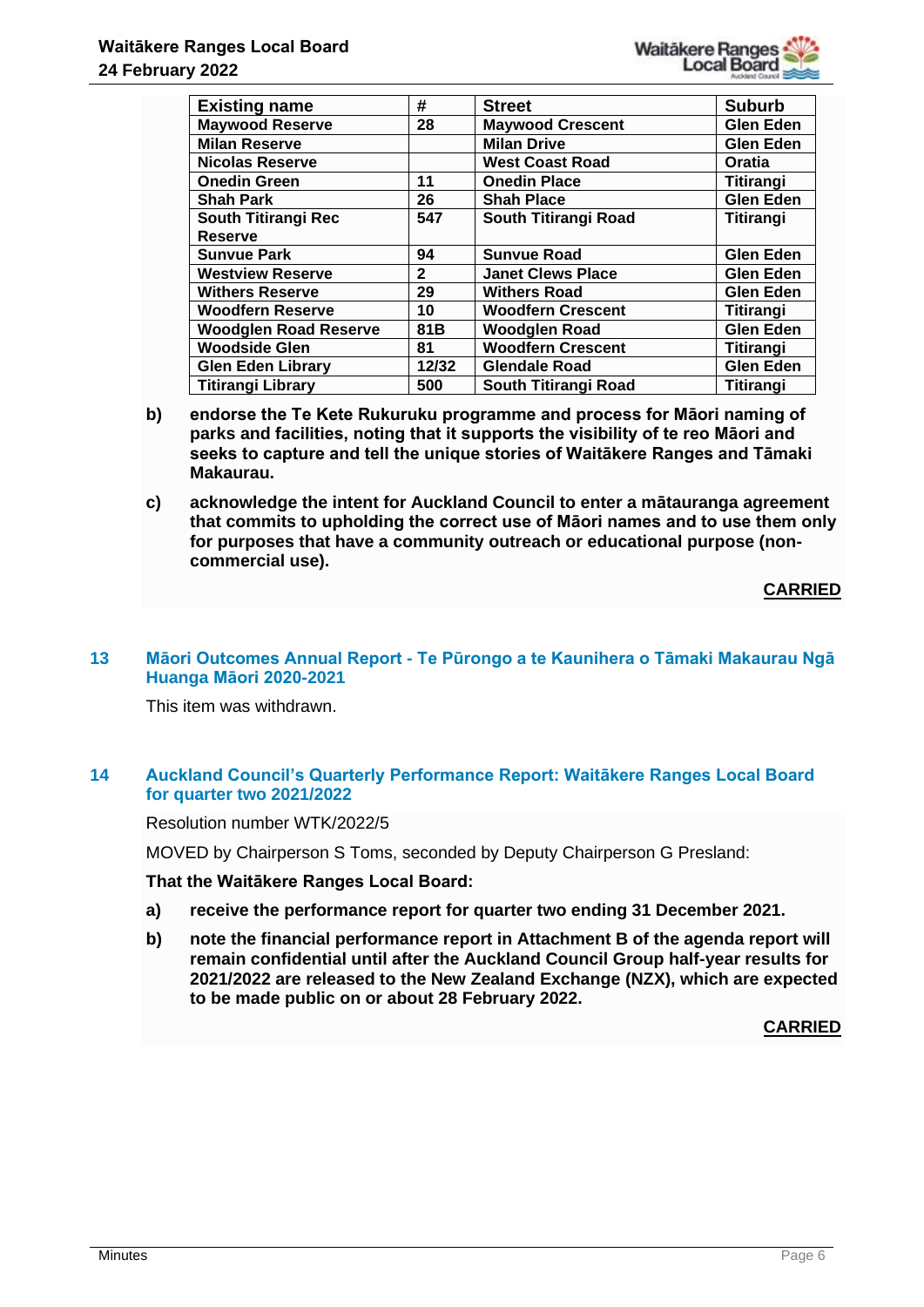

## **15 Auckland's Water Strategy**

Resolution number WTK/2022/6

MOVED by Member M Allen, seconded by Member M Clayton:

#### **That the Waitākere Ranges Local Board:**

#### **a) note the water strategy report.**

## **CARRIED**

Note: Pursuant to Standing Order 1.9.7, Member K Turner requested that his dissenting vote be recorded.

## **16 Waitākere Ranges Local Board Plan 2020: Year one programme update**

#### Resolution number WTK/2022/7

MOVED by Chairperson S Toms, seconded by Deputy Chairperson G Presland:

#### **That the Waitākere Ranges Local Board:**

**a) receive the Waitākere Ranges Local Board Plan 2020: Year one programme update.**

#### **CARRIED**

#### **17 Ngā Pou Taunaha o Aotearoa - New Zealand Geographic Board: recording of unofficial place names as official**

Resolution number WTK/2022/8

MOVED by Member S Coney, seconded by Member M Allen:

**That the Waitākere Ranges Local Board:**

- **a) welcome the opportunity to give feedback to Ngā Pou Taunaha o Aotearoa - New Zealand Geographic Board on the recording of unofficial place names.**
- **b) note its concern that the principles of Te Tiriti o Waitangi are not more clearly evident in this proposal.**
- **c) note its concern about the level of engagement with mana whenua, in particular Te Kawerau ā Maki in respect of the Waitākere Ranges area, for example the name North Piha Beach 32847 is not supported, as the correct name is Waitetura.**
- **d) request that robust and meaningful engagement with mana whenua be prioritised before any decisions are made.**
- **e) request that robust and meaningful engagement with local communities be prioritised before any decisions are made.**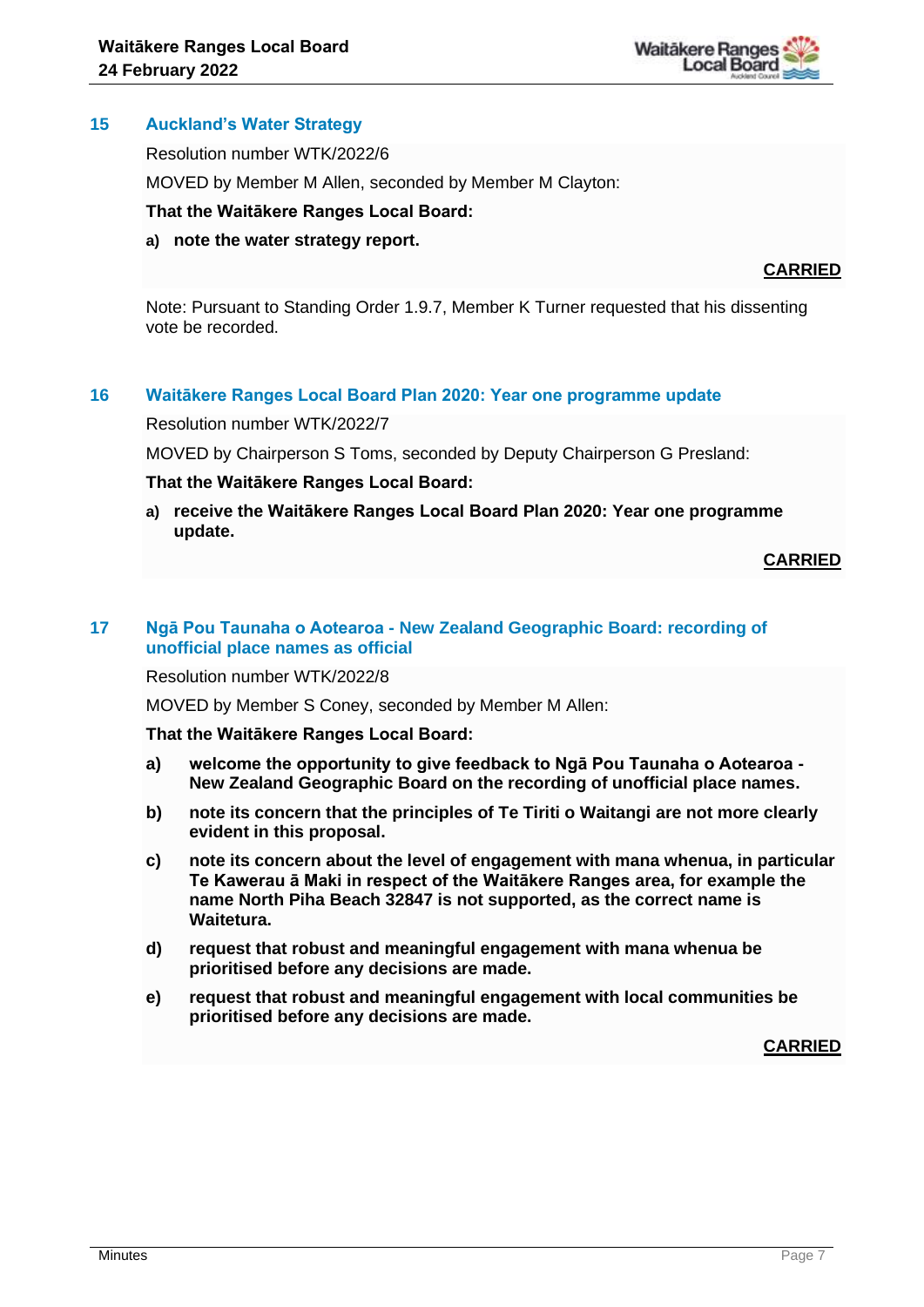

## **18 Public feedback on proposal to make a Freedom Camping in Vehicles Bylaw 2022**

Resolution number WTK/2022/9

MOVED by Member S Coney, seconded by Chairperson S Toms:

**That the Waitākere Ranges Local Board:**

- **a) note that there were 140 submissions from individuals and 9 submissions from groups within the Waitakere Ranges Heritage Area.**
- **b) note that many of these submissions document existing problems with freedom camping experienced by submitters, particularly those in areas with high visitation.**
- **c) support a prohibition on freedom camping in all reserves held under the Reserves Act 1977 and regional parks included in the Regional Parks Management Plan.**
- **d) express concern that little consideration has been given to the Waitākere Ranges Heritage Area Act 2008, the purpose and objectives of which the Council must have regard to when making any decisions about areas located within the Waitākere Ranges Heritage Area Overlay of the Auckland Unitary Plan.**
- **e) note that the request of the Board to speak at the Governing Body meeting of 23 September 2021 about freedom camping was refused.**
- **f) express concern that little consideration has been given to the environmental issues arising from freedom camping in natural areas, nor the pressures that arise for local residents and day visitors in visitor destinations in the coastal areas of Auckland.**
- **g) note that camping by self-contained vehicles is provided for within camping grounds and in numerous places within the Waitākere Ranges regional parkland for a small fee.**
- **h) express concern that all land, including local parks, held by Auckland Council under the Local Government Act, including the road corridor, is proposed to be available for freedom camping unless specified as prohibited, rather than appropriate locations being specifically identified in the bylaw, and notes that this is a significant change from the existing bylaw where freedom camping is prohibited unless specified.**
- **i) does not support freedom camping being allowed by default in all road corridors in Auckland and notes that this will have particular impacts in the Waitakere Ranges Heritage Area where roads are by and large not curbed and channelled, thus allowing ready access to the wider road corridor and forested parkland for camping. This potentially will allow freedom camping in:**
	- **i) carparks servicing neighbourhood shops.**
	- **ii) slip roads servicing private driveways.**
	- **iii) carparks servicing public transport, such as park and rides.**
	- **iv) carparks servicing parks and reserves (where outside the reserve boundary).**
	- **v) pocket parks and paper roads.**
	- **vi) outside schools, early learning centres and kindergarten.**
	- **vii) beachfront carparks and boat launching areas on the Tasman and Manukau Harbour Coasts.**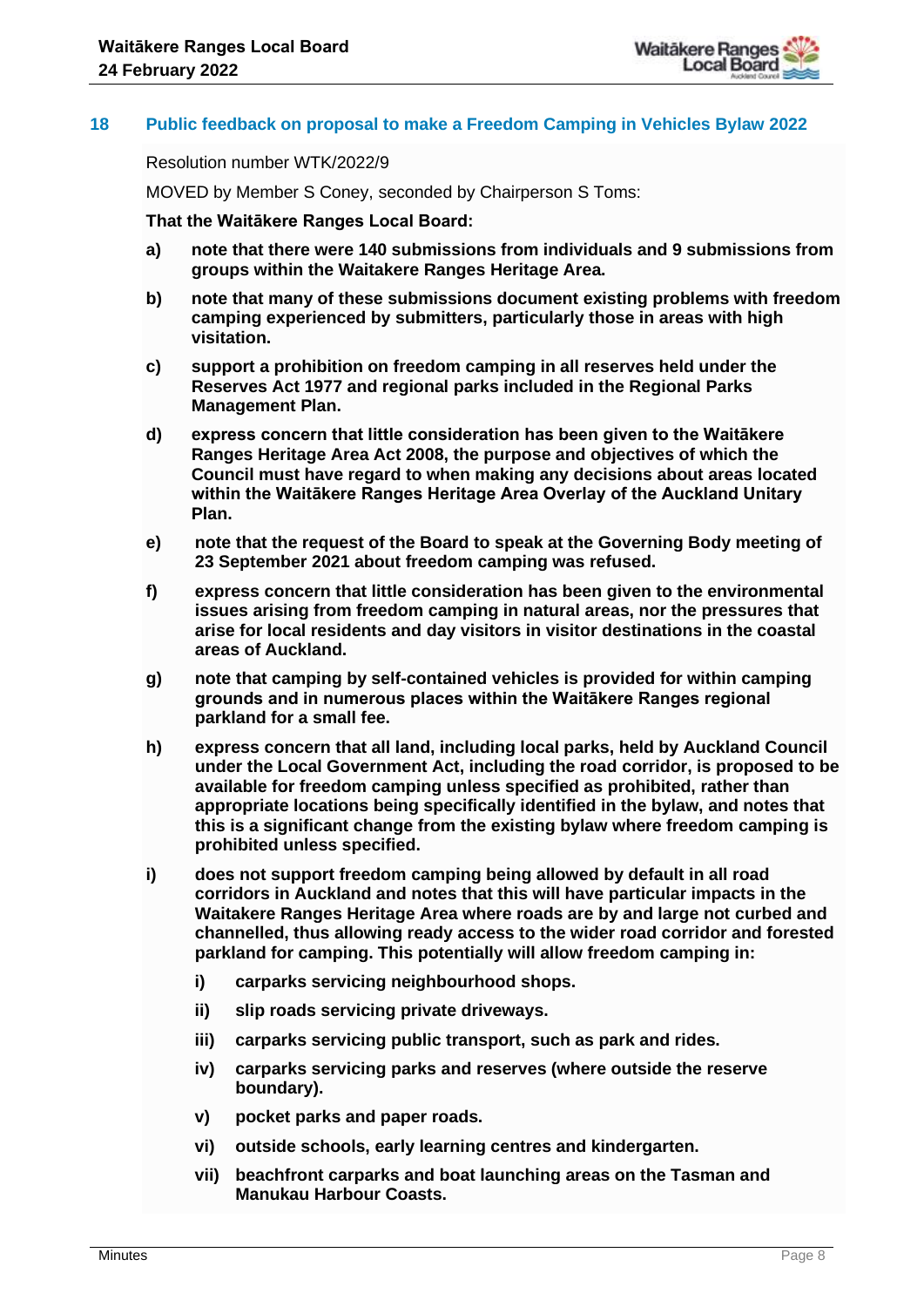- **viii) pull off areas, slow vehicle bays, lookouts, entrances to regional and local park tracks and other areas on non-curbed and channelled rural and coastal roads.**
- **j) express concern that self-contained vehicles being large have the potential to compromise access by emergency vehicles such as fire engines if they are allowed to park in the road corridor.**
- **k) propose that freedom camping is prohibited within the road corridor (including carparks) in the Waitakere Ranges Heritage Area where it adjoins a regional park, local park or beachfront.**
- **l) propose that freedom camping is prohibited in the road corridor in 70 kilometre per hour areas in the Waitakere Ranges Heritage Area.**
- **m) specifically seek that freedom camping be prohibited at Marine Parade North carparks, North Piha; Marine Parade South carparks, Piha; Glen Esk Road carparks, Piha; Karekare Road carpark at beach (partly road reserve); Anawhata Road entrance to Rose Track and White Track; Anawhata Road end of road parking area; Te Henga Bethells Road northern end carpark at beach; Bethells Road entrance to Lake Wainamu Track; French Bay carparks, Titirangi; Little Huia, Huia Road; Titirangi Beach carparks.**
- **n) support submission 1599 Piha Wetland Trust which seeks to have freedom camping prohibited in parkland at 42 Seaview Road, Piha (and surrounding road corridors at 21, 42 and 50 Seaview Road) which is a wetland held under the Local Government Act and is unsafe because of flooding.**
- **o) support submissions 1600, 1603 and 1458 of the Piha Surf Life Saving Club, Keyhole Board Riders and Piha Ratepayers and Residents Association which seek to have freedom camping prohibited at Piha, Karekare and Anawhata, and 1281 of the Karekare Residents and Ratepayers Trust which seeks to have freedom camping prohibited at Karekare.**
- **p) support submission 1284 of the French Bay Yacht Club that seeks to have freedom camping prohibited at French Bay.**
- **q) support submission 1526 of the Titirangi Residents and Ratepayers Association which seek to have freedom camping prohibited in road corridors in Titirangi, specifically, French Bay carparks, Titirangi; Little Huia Huia Road;Titirangi Beach carparks; McEldowney Road / Paturoa Road junction at entrance to Davies Bay; South Titirangi Road Jenkins Bay boat ramp carparks; Herrings Cove carparks, Titirangi; Godley Road end, Titirangi; Arama Ave road end, Titirangi; Arapito Road end, Titirangi; Mahoe Road end, Titirangi; Aydon Road end, Titirangi; Okewa Road end, Titirangi; The Parade road end, Titirangi; Valley Road end, Titirangi; Opou Road end, Titirangi; Woodbay Road end, Titirangi; Inaka Place road end, Titirangi; Lancewood Ave road end, Titirangi; Rangiwai Road end, Titirangi; The Drive road end, Titirangi; Westridge Road end, Titirangi; Valley View Road end, Titirangi; Tainui Road end, Titirangi; Boylan Road end, Titirangi; York Road end, Titirangi; Jays Road end, Titirangi; Sylvan Valley Ace road end, Titirangi; Minnehaha Ave road end, Titirangi; Landing Road end, Titirangi; Helios Place road end, Titirangi, Deirdre Place road end, Titirangi; Fawcett Road end, Titirangi; Brownie Road end, Titirangi; Janet Place road end, Titirangi; Exhibition Drive Titirangi (both ends); Tawini Road end, Titirangi.**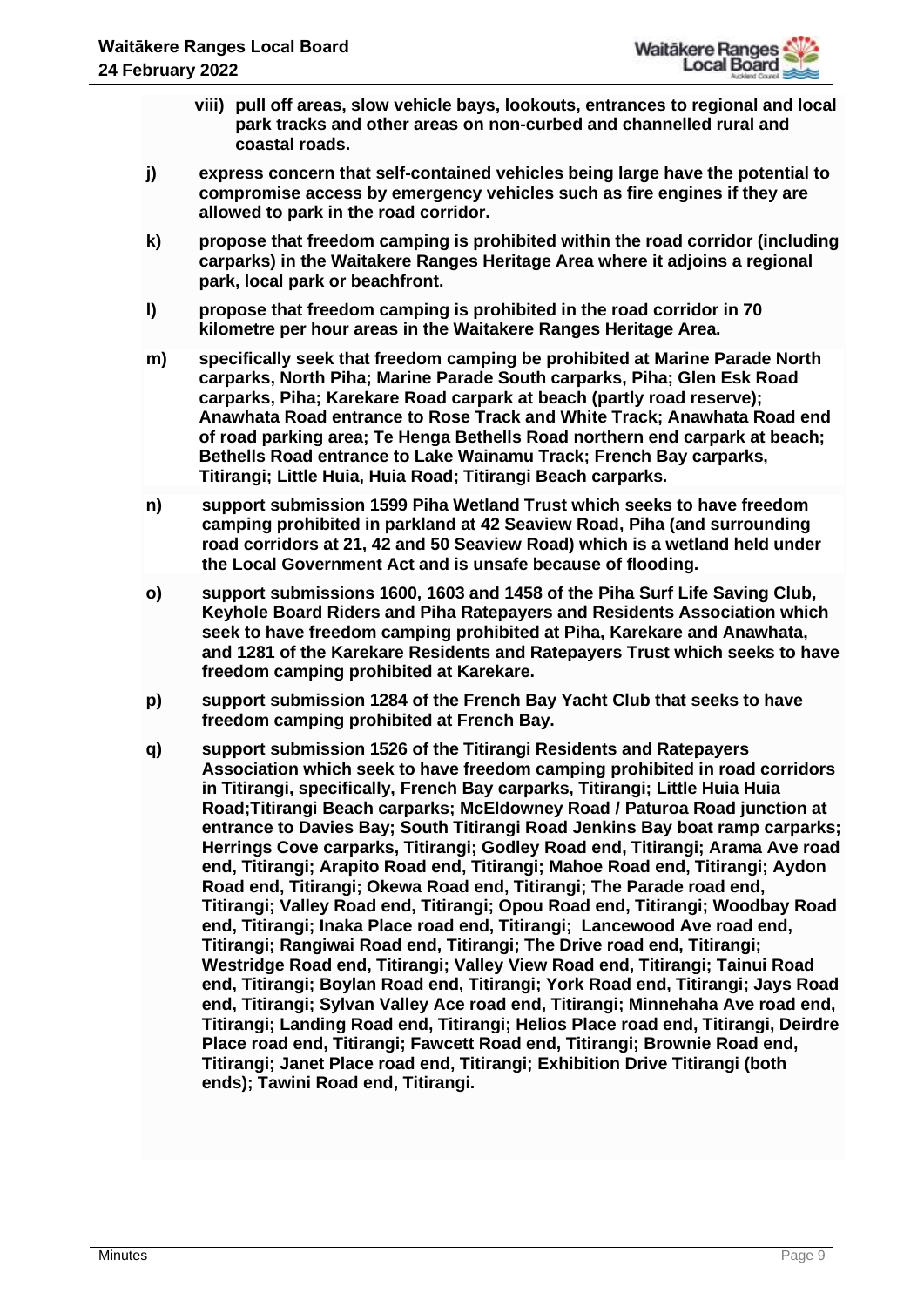- **r) support the use of general rules for all areas where freedom camping is permitted, as proposed in the draft Statement of Proposal in Attachment A, and supports the following options:**
	- **i) General rule 1: Self-containment rule – Option C, that freedom camping vehicles must be certified self-contained, to help to prevent toilet waste, and cooking and washing wastewater being left behind.**
	- **ii) General rule 2: Maximum stay rule – Option B, maximum one night stay, to help ensure a turnover of carpark spaces, and minimise conflict with other users of the area/neighbours including day visitors.**
	- **iii) General rule 3: Set departure time rule – Option B, 8am departure time, to help ensure a turnover of carpark spaces, and minimise conflict with other users of the area/neighbours including day visitors.**
	- **iv) General rule 4: No-return period rule – Option C, No return to the same street/parking area within 4 weeks, to ensure fair access to the area, help make it easier to enforce, and minimise conflict with other users of the area/neighbours including day visitors.**
- **s) express concern that any bylaw on freedom camping may not be able to be adequately enforced as there doesn't appear to be any budget for an enhanced service level of compliance identified in the 10-Year Budget 2021-2031.**
- **t) request clarification on the process in the future to revise and update both Schedule 1: Designated areas where freedom camping is restricted and Schedule 2: Designated areas where freedom camping is prohibited.**
- **u) request that staff identify a mechanism whereby areas can be added as prohibited or restricted without the need for a full bylaw alteration process.**
- **v) request to speak at the Governing Body or Committee meeting where the Freedom Camping Bylaw is reported for ratification.**

**CARRIED**

## **19 Public feedback on proposal to make a new Signs Bylaw 2022**

#### Resolution number WTK/2022/10

MOVED by Member S Coney, seconded by Deputy Chairperson G Presland:

#### **That the Waitākere Ranges Local Board:**

**a) receive the public feedback on the proposal to make a new Auckland Council and Auckland Transport Ture ā-Rohe mo nga Tohu 2022 / Signs Bylaw 2022 and associated controls in this agenda report.** 

**CARRIED**

# **20 Public feedback on proposal to amend Stormwater Bylaw 2015**

Resolution number WTK/2022/11

MOVED by Deputy Chairperson G Presland, seconded by Member M Clayton:

## **That the Waitākere Ranges Local Board:**

**a) receive the public feedback on the proposal to amend Te Kaunihera o Tāmaki Makaurau Te Ture-ā-rohe Wai Āwhā 2015 / Auckland Council Stormwater Bylaw 2015 in this report.**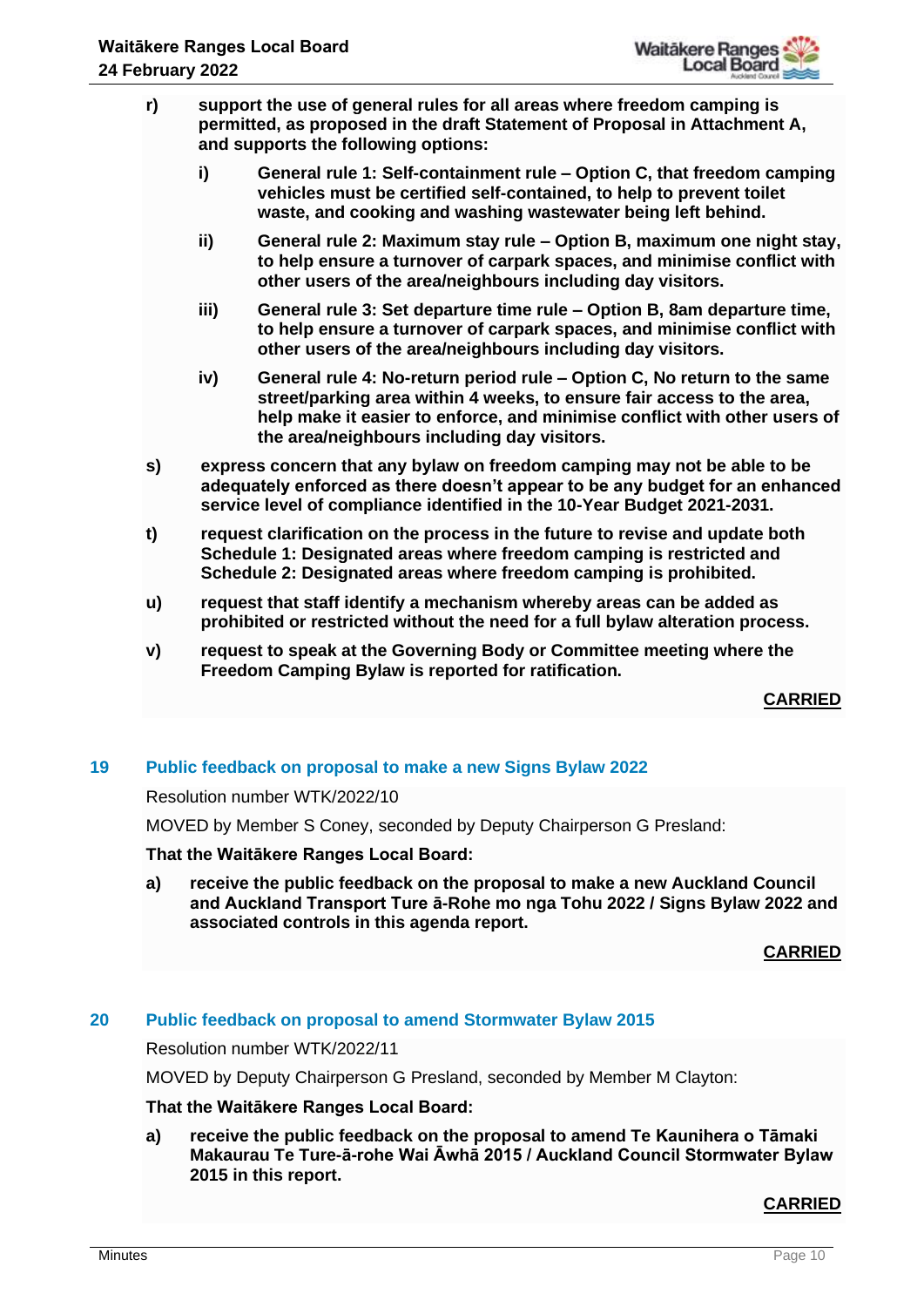

## **21 Delegated local board feedback on the Auckland Council's submission to Transforming Aotearoa New Zealand's resource management system: Our future resource management system**

Resolution number WTK/2022/12

MOVED by Chairperson S Toms, seconded by Member M Allen:

**That the Waitākere Ranges Local Board:**

**a) note the local board's feedback on Auckland Council's submission to Transforming Aotearoa New Zealand's Resource Management system: Our future resource management system**.

**CARRIED**

## **22 Workshop Records**

Resolution number WTK/2022/13

MOVED by Deputy Chairperson G Presland, seconded by Chairperson S Toms:

## **That the Waitākere Ranges Local Board:**

**a) receive the workshop records and supporting materials for 2 and 9 December 2021.**

**CARRIED**

#### **23 Governance Forward Work Programme**

Resolution number WTK/2022/14

MOVED by Chairperson S Toms, seconded by Member M Clayton:

## **That the Waitākere Ranges Local Board:**

**a) receive the governance forward work programme for February 2022**.